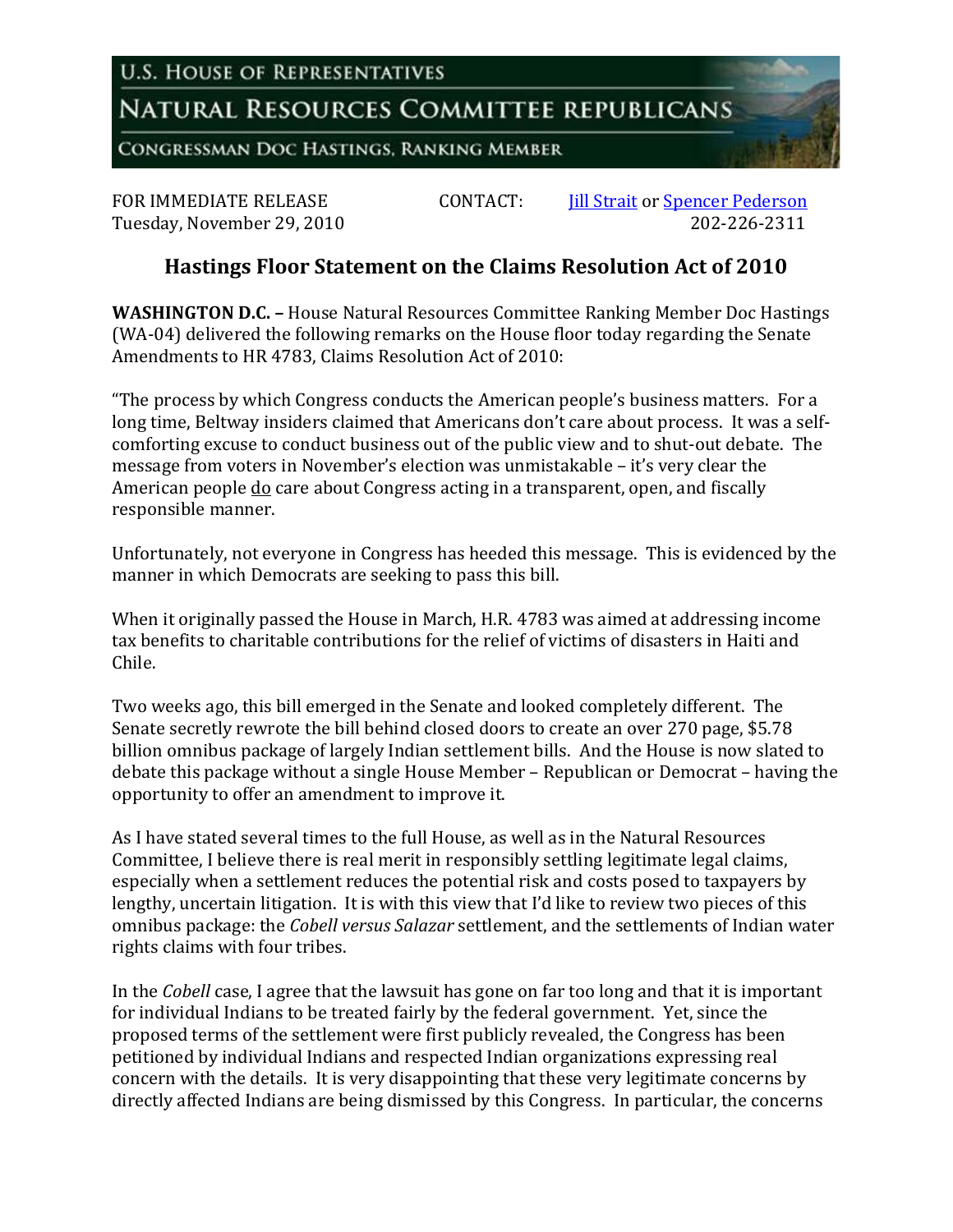over the possible payment of over \$100 million to lawyers and the handling of damages claims deserved a response by Congress. The Senate bill makes modifications in both areas, but to be bluntly honest, the new text is nothing more than window-dressing because it can be completely disregarded by a federal judge.

To address one of these concerns, I offered an amendment to the Rules Committee yesterday to cap *Cobell* attorney fees at \$50 million. The Rules Committee blocked the House from voting on this simple amendment.

Under this bill, a literal handful of plaintiff attorneys may be paid over \$100 million dollars. This equates to nearly one-third of the amount awarded in the settlement for the claims actually litigated by these attorneys. This is simply too high.

Some have argued the lawyer fees are just three percent of the settlement – but such a calculation would require proposing to pay lawyers a share of funds from cases they had zero involvement in actually representing.

It should also be noted that the \$50 million cap on fees is not arbitrary. It reflects an amount plaintiff attorneys indicated they can live with under their signed agreement with the government.

This legislation should be about fairness to individual Indians, but those who control Congress are bending over backwards to protect a \$100 million payout to a few lawyers.

Let's be clear: every dollar paid to attorneys is a dollar that comes out of the pocket of individual Indians in this settlement.

Congress has an obligation to ensure that individual Indians, not lawyers, receive the most money possible. But sadly, that is not happening.

In regard to the four Indian Water rights settlements included in the bill, three of these have previously passed the House. At that time, I expressed my sympathy with such settlements. However, at a time of record deficit spending and record federal debt, it is the duty of Congress to ask questions to ensure these settlements are in the best interest of taxpayers.

Over the past year, Tom McClintock, the Ranking Member of the Water and Power Subcommittee, has sent written inquiries to the Justice Department asking a basic question: 'Do these settlement amounts represent a net benefit to taxpayers as compared to the consequences and cost of litigation?'

To date, the Justice Department has regrettably not answered these questions, even though they answered similar questions with respect to the *Cobell* settlement.

It was for primarily this reason that I was compelled to oppose these settlements when they previously passed the pass. Now there are four such settlements and the price-tag for them is over \$1.23 billion. If Congress is going to spend this much money, it has a duty to first know whether this is a fair deal. Without answers from the Justice Department,